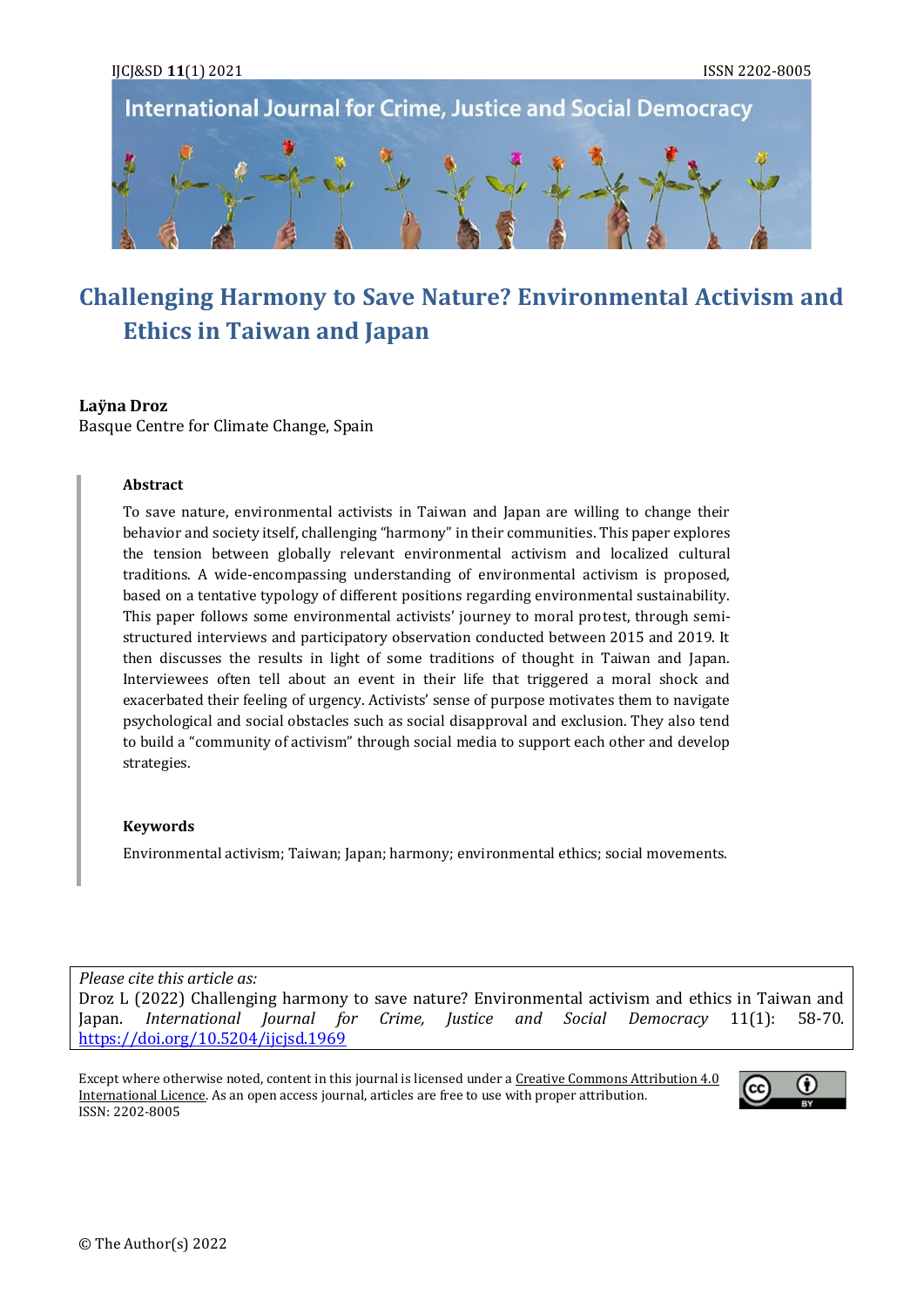## **Introduction**

This paper explores the tension between globally relevant environmental activism and localized cultural traditions. It presents the results of an exploratory study on environmental activists' voices and perspectives within their specific sociocultural context in Taiwan and Japan, between 2015 and 2019. A wide-encompassing view of who environmental activists are is taken: they can be defined, following Parkin's (2010: 1) definition of "positive deviant," as "a person who does the right thing for sustainability, *despite* being surrounded by the wrong institutional structures, the wrong processes and stubbornly uncooperative people." To further clarify what counts as environmental activism in this paper, a tentative typology of different positions regarding environmental issues is proposed. This paper scrutinizes the idea that in some sociocultural contexts in Taiwan and Japan, speaking up is discouraged, as it threatens the harmony of the community (Li 2013; Tao et al. 2009). In contrast, I show that instead of struggling to harmonize their own values with cultural expectations, the activists interviewed tended to gain a strong sense of purpose through moral protest—that is, protest triggered by moral indignation. In Taiwan and Japan, still today, activists can face high social risks. To support and learn from each other strategies to move from confrontation to commonness, environmental activists often build a "community of activism," partly through online social networking.

## **Methodology**

This article approaches environmental activism in Taiwan and Japan from the perspective of individuals who deliberately change their behaviors to adopt more sustainable ways of life. The research question addresses how environmental activists in Taiwan and Japan experience their pro-environmental activities, specifically if their experiences reflect ideas of harmony with a community and with oneself, which exist in Taiwan's and Japan's traditions of thought. Between 2015 and 2019, I made participatory observations when joining the activities of various environmental advocacy groups in both countries. I met key activists when taking part in public events such as the Earth Parade in Kyoto, Japan, on November 29, 2015, and the People's Climate March Kyoto on April 30, 2017. In 2015–2016, I had the opportunity to complete a two-month internship with the Kiko Network, a climate-change advocacy organization based in Kyoto. Between 2016 and 2017, I also followed the activities of Green Action Japan, a nonprofit organization against nuclear power plants in Japan. In Taiwan, I was mainly in contact with people who had been engaged in the Sunflower Student Movement, in Greenpeace, and in the Green Party Taiwan, whom I first met in 2015. Both in Taiwan and Japan, these first contacts redirected me toward other individuals to interview.

Semi-structured open-ended interviews were conducted with a dozen environmental activists, mainly in summer 2017, while seven other activists preferred to remain anonymous and replied to an online survey (translated in Japanese and traditional Chinese). Interviewees were selected by snowball sampling. Some agreed to meet in cafés, public spaces, or at their apartments mainly in the regions of Taipei, Kyoto and Tokyo, while others replied anonymously to the online survey, which took about 20–30 minutes to complete. Interviews lasted about an hour and were conducted in English and Japanese (translated by the author), and a few were conducted in Chinese, translated together during the interview with friends of the interviewees. The online survey and responses to the survey in Chinese were translated with the help of multilingual colleagues.

The survey and interviews were organized in two main sections, based on preliminary results from participatory observations. The first section covered the environmental organization of which the interviewee was part, when and why they joined, how many members were volunteering and at what frequency, at what level the organization was active (local, regional, national, international), and how the interviewee was active. Another second section addressed the relationship the individual had with society and the wider sociocultural context. Open-ended questions included the following: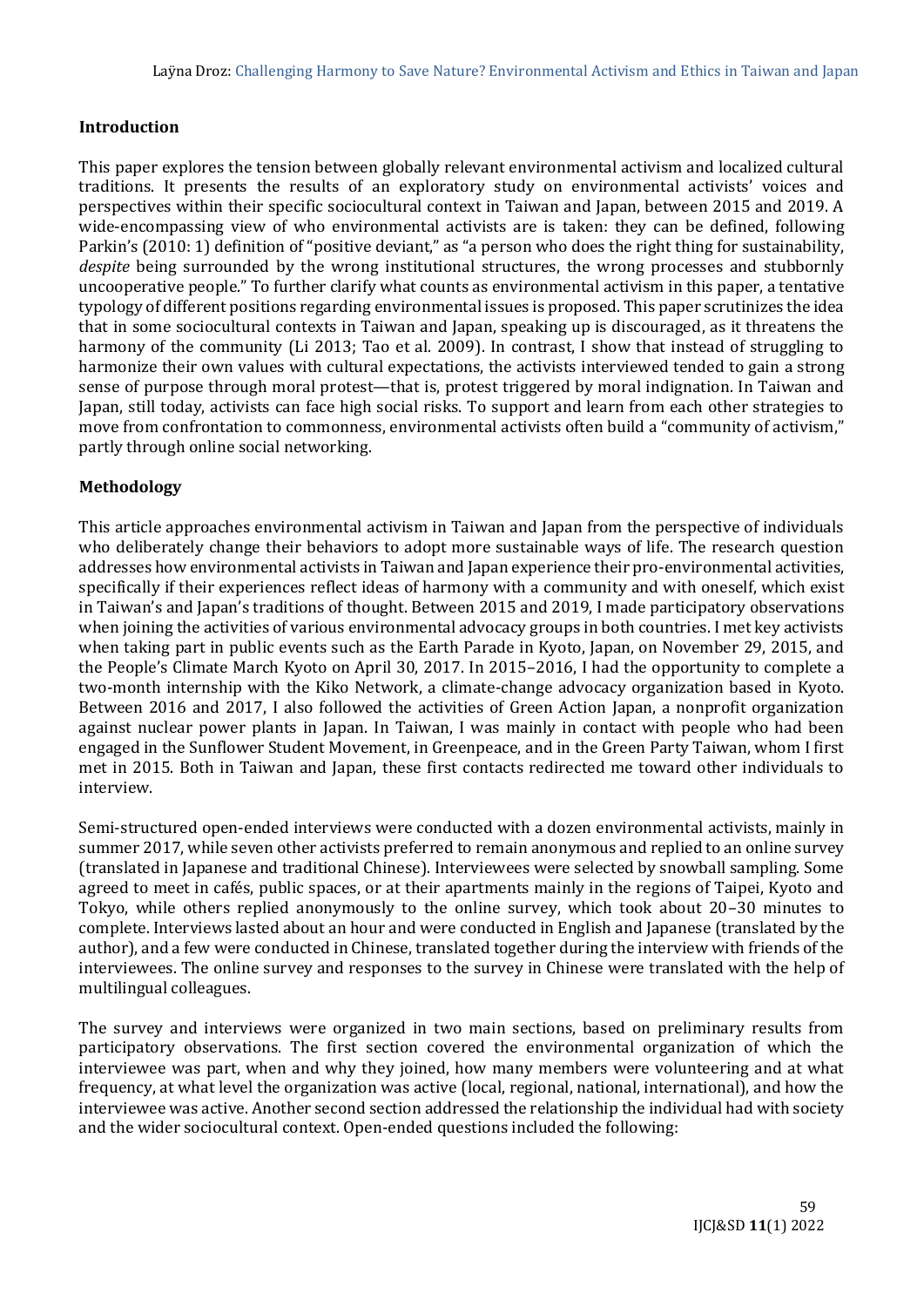- *What is the most important thing you want to change in your society and why?*
- *What would you like to transmit or preserve for the future (e.g., your grandchildren)?*
- *How is your organization perceived by the media, the government, your friends and family, and the public?*
- *Do you feel threatened or that it is risky to be part of the organization, and if so, why?*
- *Do you sometimes feel excluded or lonely because of your activism?*
- *Do you identify yourself as a member of a "global community" or as an "Earth citizen"?*
- *Do you practice meditation or self-reflection (diary writing, walking, zazen, etc.) or any religious activities?*

Finally, I asked a series of questions aimed at understanding how the activists were collaborating with other organizations and volunteers, and what networking could help support their own activities.

## *Theoretical Framework: Moral Shock*

These methodological choices allowed me to highlight the influence of sociocultural worldviews and personal life stories in each individual's engagement. Results were analyzed and interpreted regarding the relation between ethics and environmental activism, both at the level of individual ethical worldviews of the activist, and at the level of the sociocultural imaginaries and constraints within which the individual develops and acts. At the individual level, what counts as a protest for different people covers a wide range of actions. Disobedience takes enormous amounts of energy and can be very subjective (Loizidou 2013). Moral protest generally refers to activists taking a strong public position and devoting part of their life to a cause, but activists in this strong sense are not the only one experiencing moral shocks. James M. Jasper (1997) coined the term "moral shock" to refer to the cognitive and emotional process encouraging individuals to actively participate in social movements. He argues that moral shock often forces individuals to articulate their moral intuitions and to reassess some of their behaviors and inaction, up to the point of engaging in moral protest. Jasper distinguishes four dimensions of moral protest: a personal and emotional life story, choices in strategies, shared stories, and resources.

The first dimension is closely linked with the individual biography and often involves a life-changing event—a moral shock. A moral shock often comes jointly with a feeling of urgency and marks the beginning of a series of moral shocks when the agent starts investigating further their moral intuitions and the state of affairs that they judge problematic (Parkin 2010). The second dimension questions "how" to fulfill the sudden drive for ethical action and depends closely on the context of the issue to be tackled, especially on the identities and social roles of the individuals and organizations perceived as obstacles and opponents to one's objective (Jasper 1997: 44). Defying consensual practices involves taking a high social risk of being rejected and criticized by other members of the social community. Shared understandings and justifications bringing together emotional, moral, and cognitive aspects are core elements of successful communication and amount to Jasper's third dimension of moral protest. Fourth, common stories can be a resource, as well as financial, educational, time-related, technical resources, and the necessary knowhow required to make efficient use of them. Finally, Jasper notes that strong motivations and emotions can overcome a lack of resources.

Jasper's idea of moral protest is used in this article as theoretical background to approach the individual process of engaging in environmental activism. The sociocultural imaginary characterized by the importance of harmonious relationships is approached thanks to philosophical theories. The tension between these two levels of analysis of the results echoes the tension between globally relevant environmental activism and localized cultural traditions.

#### *Green Criminology and Environmental Activism*

Environmental activism covers a wide range of actions that aim to foster sustainable ways of living and fight against environmental harm. Usually, it does not target the behaviors of specific individuals, but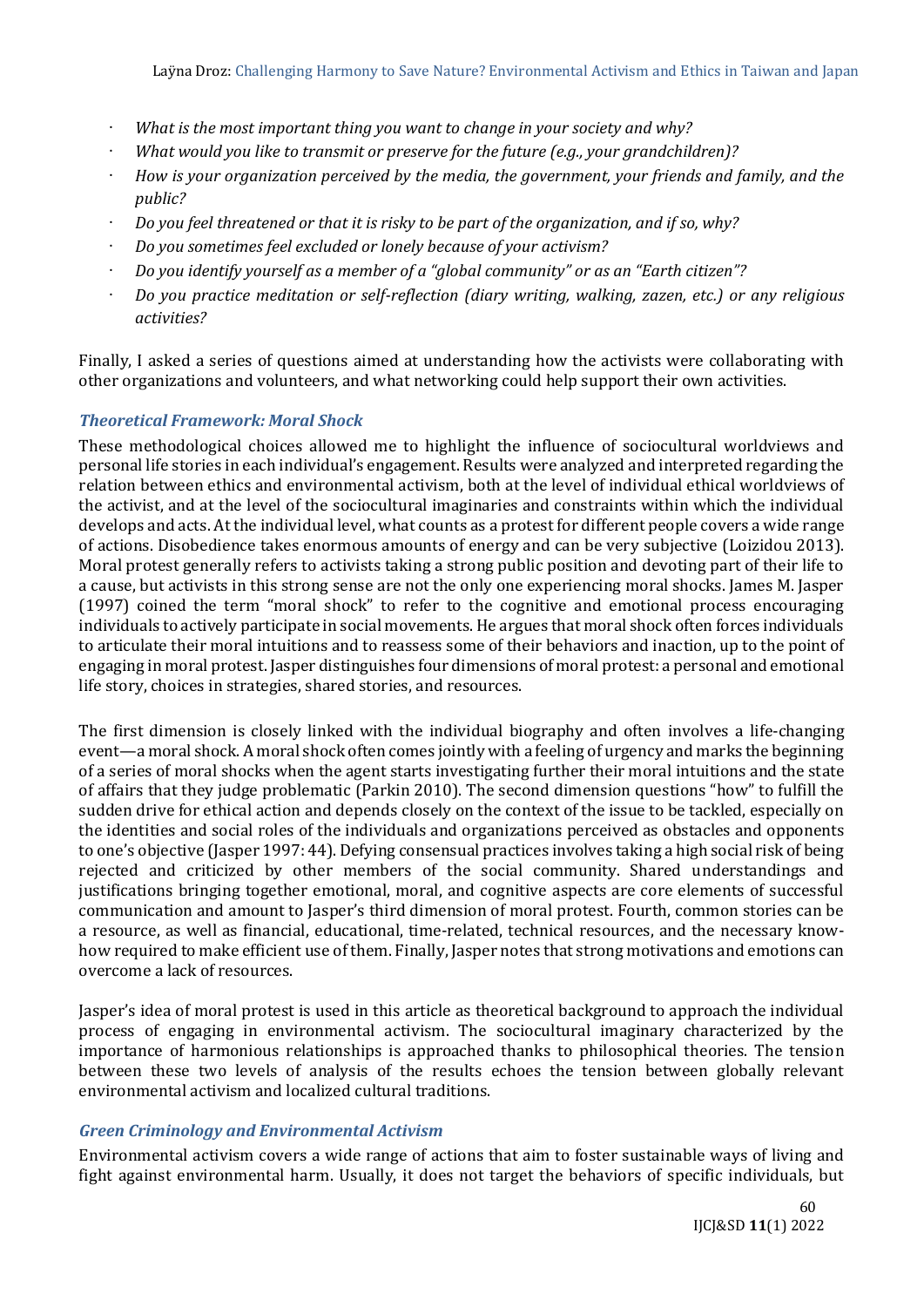socially sanctioned practices, controversial activities, or laws. Environmental harm by states, corporate actors, different groups, and individuals are studied in green criminology (White 2014), and its scope can also encompass environmental activism. Brisman (2010: 162) argued that "green criminology needs to consider not just activities that hurt the environment and that are unregulated or underregulated, but also activities that are proscribed yet benefit the environment." Further, Ellefsen (2012: 182) suggested that:

green criminologists should pay attention to these activities (that benefit the environment, humans and animals, yet being proscribed), but also such legal activities being threatened by criminalization or repressive use of existing law, and similar conduct subjected to state repression and/or policing that limits the possibilities of dissent.

Many practices of environmental activism fall into the latter category. The same action of an environmental protestor can be legal in an area or national context and criminalized in another, be it street or online protests or simply public criticism. Following this reasoning, green social movements and actions of environmental protestors can also be included in the field of green criminology (Carrabine et al. 2004; White 2008).

Along these lines, John Cianchi (2015) approached radical environmentalism in Tasmania from the lens of green criminology. He relates moments when people become activists due to a personal event or revelation—which echoes Jasper's idea of "moral shock"—their subsequent associations and links with "nature," and the social connections they develop as part of a community of activism. The findings of this paper reflect Cianchi's research. The following discussion of the results situates the environmental activists' positions in the political arena *from their perspective* situating environmental activism in the sociocultural context of the study, exploring the personal life story of the activists (including moral shocks, feelings of urgency, and relationships to "nature" or a "higher good), and describes how the interviewees engage with a "community of activism".

## **Results and Discussion**

What counts as protest and activism takes very different shapes in different sociocultural contexts. In the context of environmental debates, the actors in the political arena are not only nations, cultures and communities, but also, they are people following specific roles or are engaged in particular activities, and stakeholders engaged in practices that affect the environment—virtually everybody. Environmental activists encounter hindrances everywhere in the world. In South America, it is mainly direct violence that shuts activists down, while in Europe and North America, it tends to be the use of law (Goyes 2019). This article explores how in Taiwan and Japan, the sociocultural context that emphasizes harmony could represent one of the main hindrances to environmental activism.

Interviewees were participating in a wide range of activities, including reading groups about environmental issues; translation and diffusion of international environmental news; website, newspaper, and newsletter creation; social media activities; environmental education; demonstrations; press releases and media lobbying; elections; community building; local volunteer activities (e.g., waste collection); political lobbying; and street campaigning. Areas that were most important to them—including where they were engaged in activities—encompassed climate change, air pollution, oceans, biodiversity, nuclear power, renewable energies, waste, women/gender issues, poverty reduction, agriculture, peace, minorities' rights, environmental education, and freedom of speech.

# *The Political Arena from the Perspective of Environmental Activists*

The following typology of the positions toward environmental issues was sketched based on interviews, discussions, and participatory observation of environmental activist movements in Taiwan and Japan. It is a generalization of the political arena from the perspective of environmental activists regarding their own activities and the other groups with whom they interact. Categories were developed by **content analysis** of the discussions with environmental activists, where the lines between these categories are often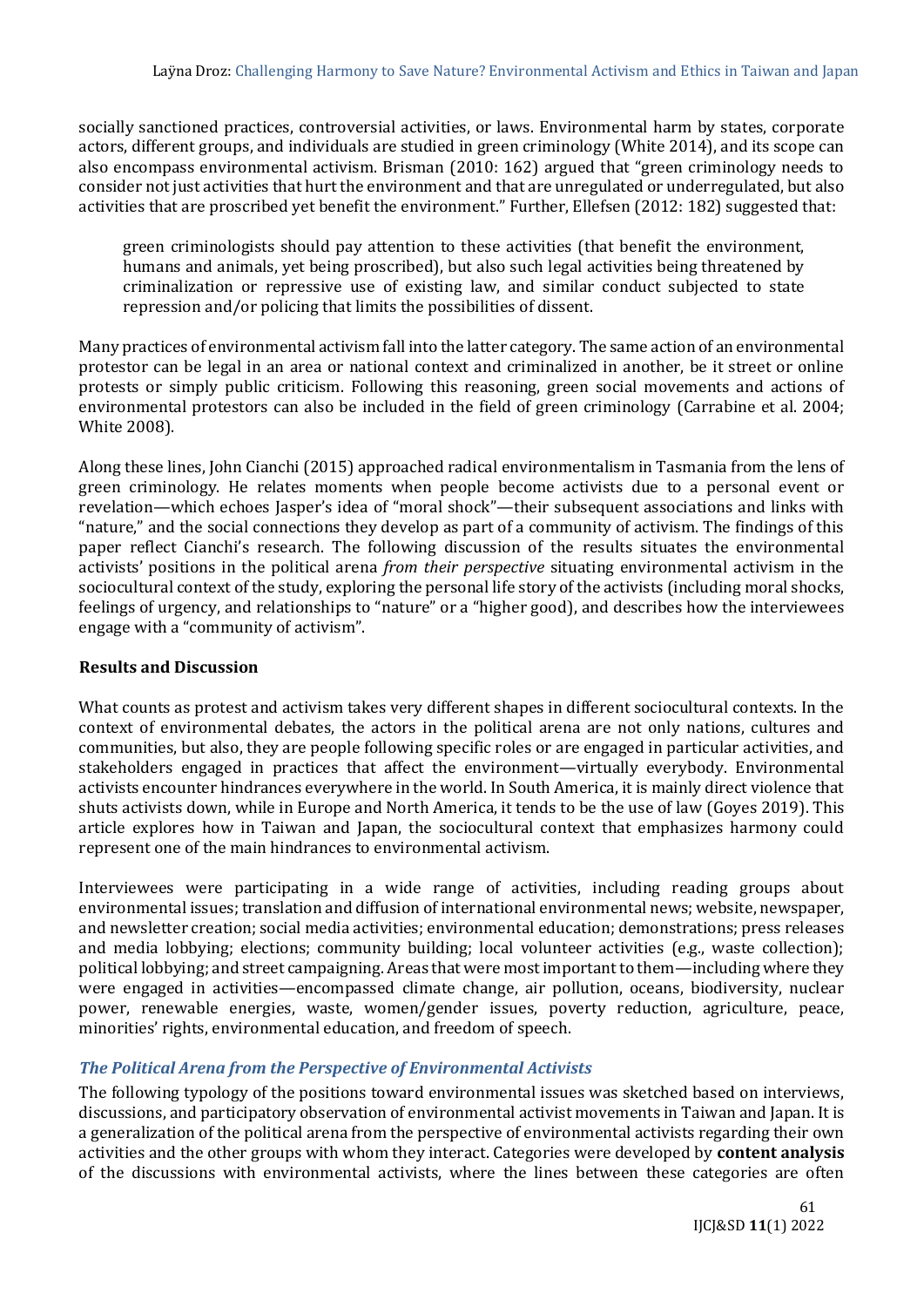blurred. This broad sketch aims to serve as a guide for readers to clarify the political arena in which participants in this study envision their activities and identities.

This typology illustrates a range of positions that can be taken relative to environmental issues (Figure 1). Despite important differences in the legal systems and in terms of sociocultural context, when it comes to negotiating practices and values related to environmental problems, several heterogeneous actors tend to be present. The main actors involved in hindering social changes toward environmental sustainability (private companies, economical lobbies, and free-riders) are in orange. In brown are non-complying companies—that is, companies that do not bother with existing environmental laws and break them to maximize their profits. De facto, they do not recognize the legitimacy of environmental laws and law enforcement bodies. Pro-environmental groups are also sometimes involved in lawbreaking activities. Revolutionaries refuse the legitimacy of the current sociopolitical systems and so do not respect the law, because it represents a world order that they oppose. Next to them on the green pro-environmental side of the circle are militants, who engage in direct actions aiming at partial change of the system regardless of the law (Brownlee 2015). Finally, a civil disobedient might break some specific laws, but does not challenge the legitimacy of the system and social structure (Droz 2019). This is the case for one of the Taiwanese interviewees who occupied, with her group, the ruins of an arena that "was supposed to be a park, but now they [government and companies] want to destroy it to build a huge shopping mall," until being forced to leave by the government. Politically active, her group also provides legal support in environmental lawsuits. Free-riders, non-complying companies, revolutionaries, militants, and civil disobedients are all minorities in terms of percentage of the population involved in their activities, but their effects on the environment, on public discourse, and on the cultural imaginary tend to be important.



#### **Figure 1: Typology of the positions that can be taken relative to environmental issues, from the perspective of environmental activists.** *Note:* **Figure created by the author.**

Economic lobbies are the most active proponents of laisser-faire and risk-taking in environmental matters in the public sphere. They are at the forefront of shaping a discourse that prioritizes economic profit over environmental protection. They often receive active support from private companies, and they openly confront pro-environmental political advocacy actors such as politicians and NGOs. Companies, organizations, and groups that take advantage of the pro-environmental efforts of others to gather profits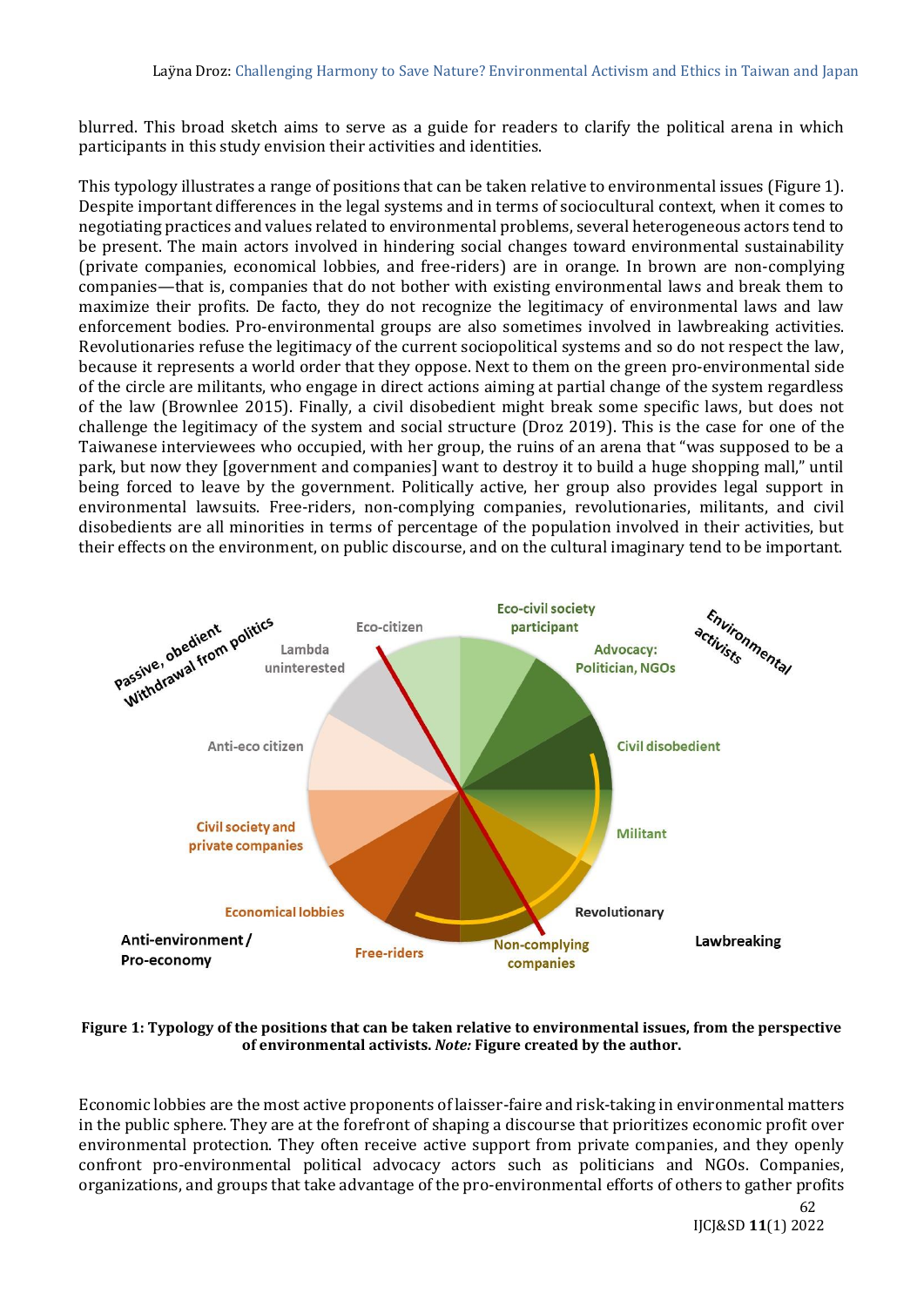from environmentally harmful activities—free-riders—are enabled by the advocacy efforts of these economic lobbies.

The pastel colors in Figure 1 represent the majority of the population, as participants in the eco-civil society, **or as** eco-citizens, lambda citizens, or anti-eco citizens. Participants in the eco-civil society are individuals who, while not engaging directly in political advocacy with NGOs and political parties, are still locally active with associations and grassroots groups aiming at bringing small yet significant changes locally. These might involve waste-sorting activities and exchanges of unused tools or clothes, among other activities. In other words, they try to withdraw from groups involved in harmful practices as much as possible, but do not publicly oppose or confront them. Eco-citizens do not take any deliberate actions to change the practices of others, but they are environmentally aware, passively supporting sustainable changes, and subjectively "do their share" when it comes to small lifestyle changes such as turning off lights, buying local food products, and sorting waste.

The red line in Figure 1 represents the symbolic divide between agents who recognize the importance of pro-environmental changes of practices and lifestyles and who try to act correspondingly in highly diverse ways and to different extents, and agents who reject and avoid taking their responsibilities. In the sample of participants for this research, the wide-encompassing view of environmental activists includes anybody in the upper-right side of the red line (eco-citizens, eco-civil society participants, and advocacy), even if some interviewees have at some point engaged in activities that qualify as civil disobedience and involve lawbreaking. Lambda uninterested citizens are placed on the negative side of the circle, because their passivity and lack of interest support the discourses that promote harmful practices. Moreover, by default, their actions and omissions are likely to be environmentally harmful, as the current status quo is leading to severe environmental harm. Finally, anti-eco citizens are individuals who plainly reject their responsibility, often because they do not recognize environmental problems as relevant to their choices and lifestyles. They might benefit economically from harmful practices or might be blinded by anti-eco dogmas such as climate change denial.

The categories of this typology are contextual and dynamic. Still, they can be used to place environmental activist groups and to determine their main target audience when negotiating changes of practices. As the life stories of environmental activists will show, individuals sometimes shift positions around the circle. This typology sets the stage for the negotiations between the multiple actors or "representatives" (e.g., elected representatives, economic lobbies, private interest companies and investors, environmental NGOs) to unfold. Descriptions of these negotiations lie beyond the scope of this paper and are covered in the literature on stakeholder participation for environmental management (see Hiwasaki 2005; Reed 2008). Analysis of multi-stakeholder decision-making processes tend to erase the identities of individuals sitting around the negotiating table, and focus on the roles they endorse and the interests they represent. In contrast, many of the activists interviewed in Taiwan and Japan insisted on the importance of one-onone interactions and interpersonal dialogue based on sharing personal experiences that show individual vulnerabilities. Could this insistence on interpersonal interactions instead of frontal opposition stem from the sociocultural focus on harmony?

## *Is Activism a Threat to Harmony?*

At first glance, a common aspect of most East Asian ethical philosophical traditions such as Buddhism and Taoism is the apparent importance given to self-cultivation (Carter 2007; Roth 1991; Yuasa 1993). Priority seems to be given to **changing the self** to adapt to the world, instead of changing the world itself. East Asian ethical traditions tend to foster individuals to be "internally" active, which raises an apparent tension with environmental ethics understood as a form of environmental activism. Indeed, environmental activism presupposes that "external" actions can change not only behaviors, but also society itself to "sustain" the environment.

For example, in ancient Chinese philosophy, Xunzi considered self-cultivation and the practice of rituals as the expression of ethics (Stalnaker 2016). In Japan, this appears in the importance given to the execution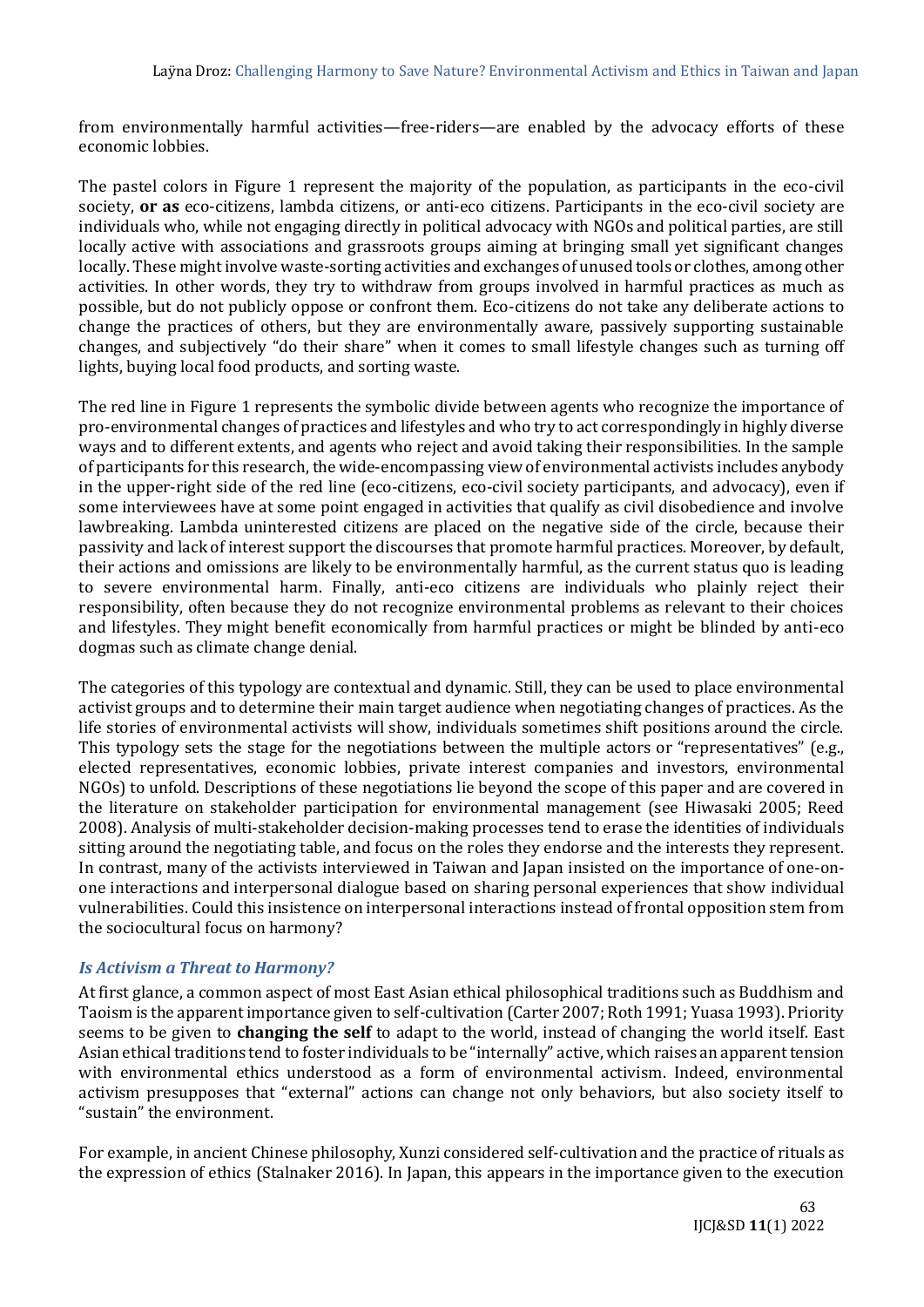of *kata* in martial arts or of specific rituals such as in tea ceremonies or flower arrangement. These practices are, of course, social, because their rules and procedures are defined by the community and by the cultural imaginary. However, their goal is the development and improvement of the self. This aspect is also reflected in the importance given to social roles in these societies strongly influenced by Confucianism (Feldman 2000):

Human activities must follow rigid forms as prescribed in the rituals (li) because these rituals are the manifestation in the individual of past cultural norms (represented by the formal aspect of the ritual) and of a new ideal expressed through the ritual acts (the feeling with which these acts are performed). (Mayeda 2015: 118)

The idea that one should lead life according to these ancient norms intertwining the social and the individual is predominant in Confucian ethics (Shin 2012; Wee 2011). For example, the individuality and the originality of an artisan are expressed through the excellency of the interpretation of their role in the society (Kondo 1992). In societies that emphasize harmony with others and the importance of family relationships, individual identities are constructed as interdependent and strongly connected with others. This stresses the importance of external features such as status, role, and relationships. It is considered essential to fit into a group and to fill a social role. Indirect or tacit communication is preferred (Singelis 1994).

From this perspective, the self is not expressed through open rebellion toward social standards, but through the reinterpretation of these standards and norms while understanding the importance of harmony within the interdependent community of individuals. The popular Japanese proverb often mentioned in my conversations with Japanese environmental activists, "the stake that sticks up gets hammered down," offers a vivid image of how speaking up and standing out is socially discouraged.<sup>1</sup>

Environmental activists in Taiwan and Japan are sometimes confronted with **social threats** such as the threat of **exclusion** from their local community, social stigma, and cultural disapproval. Most of the environmental activists I discussed with in Taiwan and Japan experienced social isolation to different degrees, which directly affects their self-confidence. Their critical claims were not always welcomed by their relatives, colleagues, or social bystanders. Some interviewees explained that they were sometimes accused by other people in their "culture" to have been "brainwashed" by external discourses, sometimes called "Western propaganda." This example shows that "coming out" as an environmental activist involves taking high social risks and may trigger identity costs. Moreover, whistleblowers are never welcome, because they shine a harsh light on problems and disturb the image of a harmonious society thriving gloriously to progress.

In some cases, environmental activists can be confronted by **physical threats** such as harassment, blackmailing attempts, and death threats. For example, when asked if he had ever been threatened as a member of an environmental group, a Taiwanese interviewee replied, "when the [political party] was formed to participate in the elections, it was threatened by local gangsters because it challenged the gangbacked candidates" (Online, August 10, 2017, Taiwan).

During informal exchanges, some interviewees active in protest against nuclear power plants in Japan also reported being followed, and one claimed that such pressures drove an acquaintance to suicide, while others suffered ostracism. Fortunately, most of the interviewed activists did not report facing such extreme threats.

In Taiwan and Japan, activists operate in a largely unfavorable sociocultural context and face sociopolitical obstacles such as social isolation, lack of resources, opposing laws, institutions and states, non-complying agents, and threats to one's integrity and life. On top of these social and physical threats, activists also experience **psychological obstacles** including emotional aspects such as lethargy, apathy and lack of selfconfidence, as well as personal doubts about the correctness of one's own opinion concerning environmental issues. Indeed, contemporary environmental issues such as climate change are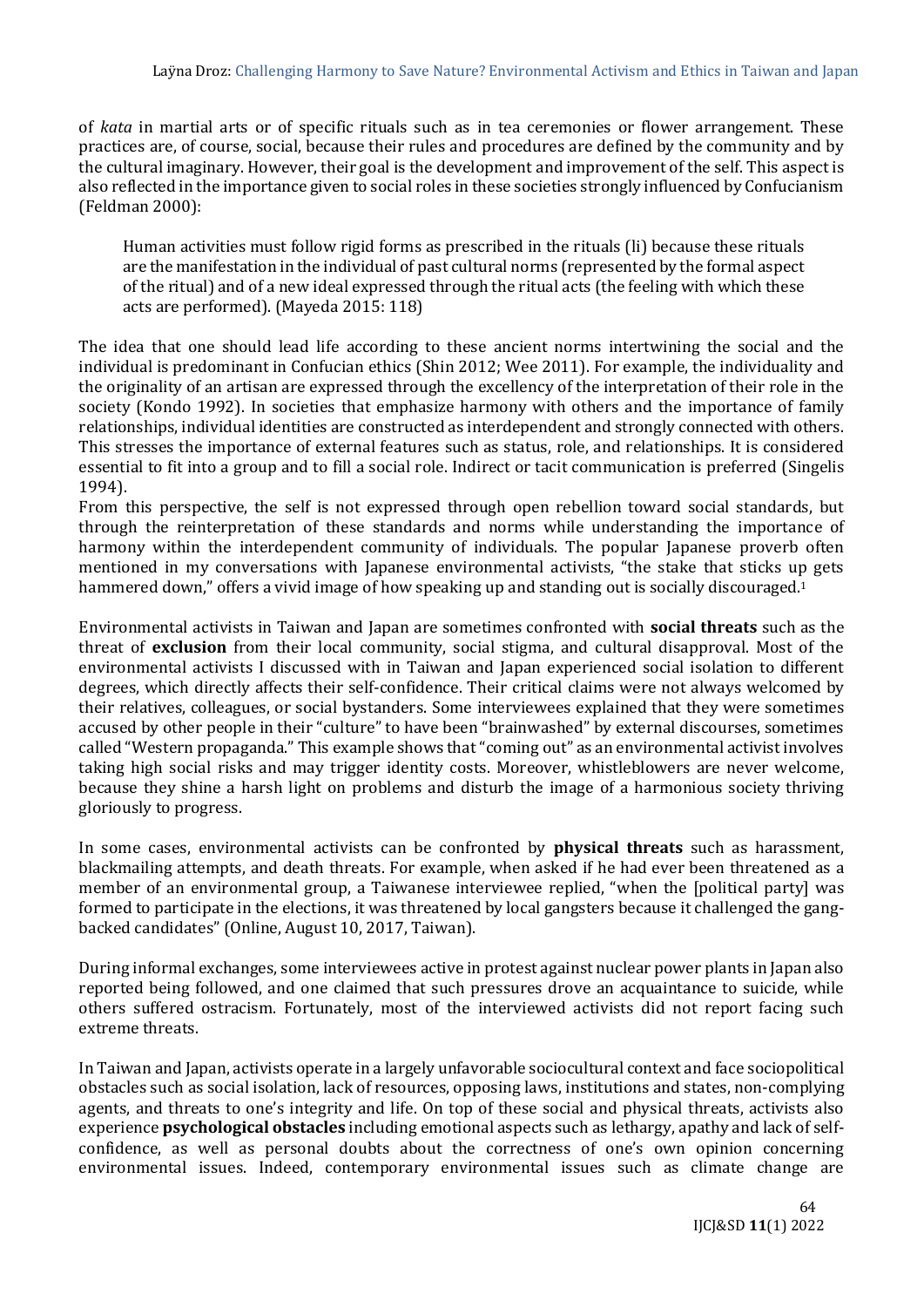characterized by a high complexity and uncertainties. In a constantly changing and partially unknown system, neither cause–effect relationships nor what tools and actions are most appropriate to face and fix environmental problems can be fully determined. Standing up for one's personal opinion and ideals and challenging the dominant state of affairs take courage and determination. Therefore, one can suspect that such a decision is not taken lightly, and that environmental activists would have carefully weighed the pros and cons.

# *Living in Harmony*

When speaking up, the environmental activists to whom I spoke were often confronted with expressions of their non-confrontational, "harmonious" sociocultural backgrounds such as threats, ignorance and disapproval. However, they did not report feeling tension between the values driving their environmental activism and the values of harmony and compliance inherited from cultural ethical traditions. Some noticed tension between the role that they were expected to fit in (e.g., the expression "Good Wife, Wise Mother," coined by Nakamura Masanao in 1875 to capture the idealized, traditional role of women) and their activity (e.g., spokesperson for a climate change advocacy nonprofit organization), but such tension does not translate to an internal struggle for coherence between personal values.

On the contrary, the narratives and life stories of most activists describe an improvement in their quality of life linked to a better "sense of purpose" and harmony within oneself. In this study, two main elements pushed the interviewees to become environmental activists. The first is a **personal life story** about how some environmental issues became important to one's worldview. Some activists identified one specific life-changing event that made them decide that "they had to do it". For example, change to the legal voting age in Taiwan to 18 years old was perceived by some interviewees as a success of youth movements that legitimized youth engagement and that empowered them to engage in activism. The other recurring element in the interviews is the **feeling of urgency**. Some action needed to be taken imperatively and needed to be done *right now*. In the conversations, many interviewees came up with the idea that environmental activism is one factor that is giving meaning to their life, not only to their everyday life, but also to their life as a whole.

The life story of Lin (not her real name) illustrates how the sense of duty and the sense of purpose intertwine in her practice of environmental activism—taken in the inclusive sense described above, as Lin did not recognize herself as an "environmental activist" and rejected the term as being "too strong." I met Lin when she was campaigning as a Greenpeace activist on the streets of Taipei. In her childhood, her father took her mountain climbing and birdwatching and shared with her his love of nature: "He showed me how beautiful Taiwan (and the nature) is. Taiwanese people don't know how beautiful it is. That makes me sad" (July 26, 2017, Taipei). Lin experienced loneliness until she started following the teachings of a Confucian mentor who taught her "how to communicate and connect with people." Lin does not practice meditation, but reflects on herself and seeks to "teach others by example." Yet, she insisted that she is not an expert about environmental issues, as she studied interior design. Although, she noted that working in this field was too busy and too "dark," and overworking is not her dream. She pointed out shyly,

I don't want to earn money to go to hospital. […] I hope I can help the world. […] When I'm old, I don't want my grandchildren to look bad on me (like I've done nothing). […] I want my life brilliant—wonderful. (July 26, 2017, Taipei)

For her, as well as for most of the interviewees, the social threat of exclusion or stigma is outweighed by the prospect of what would happen if nobody takes action. In Lin's case, the fear of losing Taiwan's beautiful natural environment got her interested in environmental issues; then, she realized other issues such as pollution in Taiwan and the polar ice caps melting in the Arctic were all related. Finally, she noted that before meeting her Confucian teacher, "the world was Taiwan," but after, she *feels* connected to the whole world.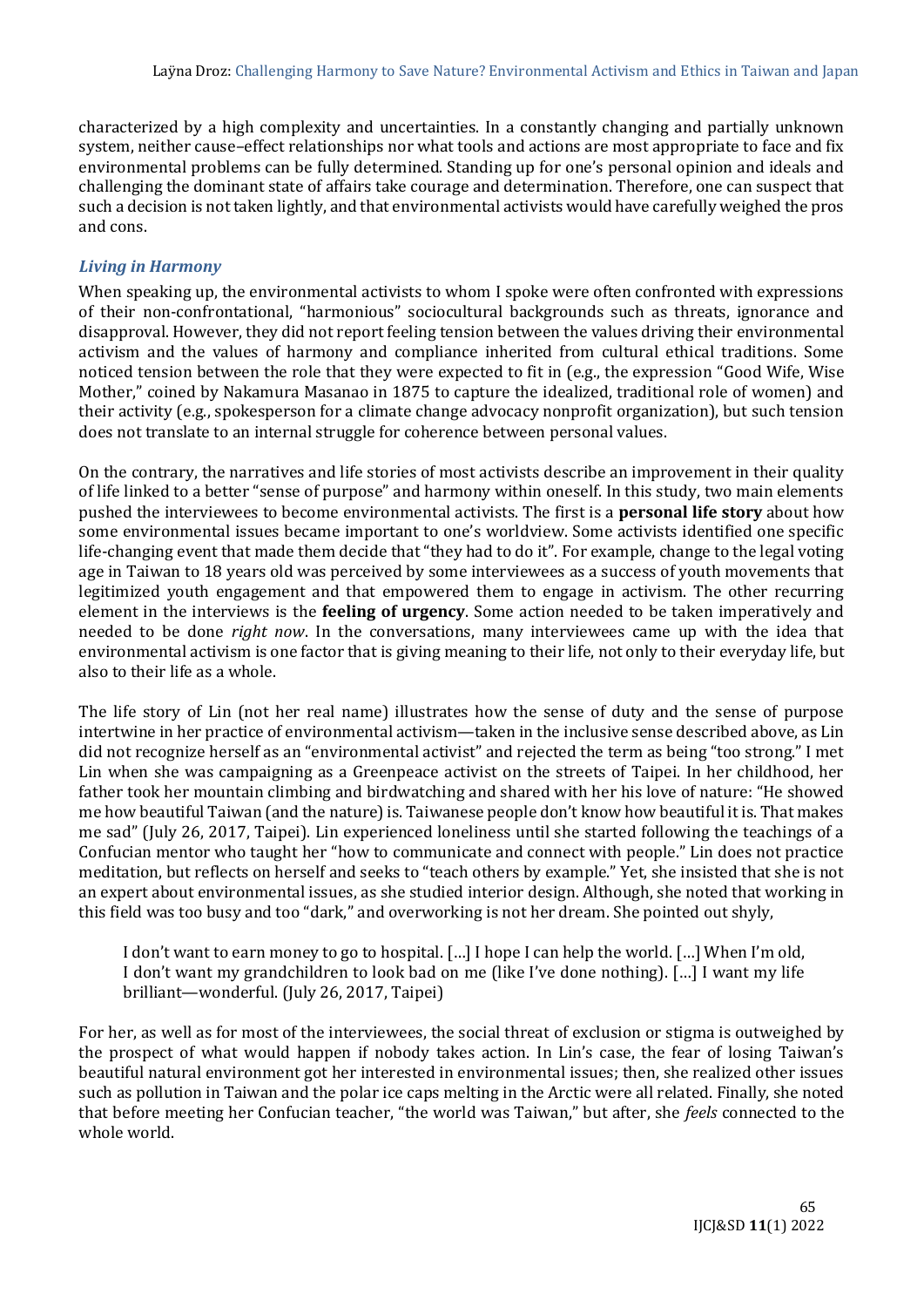Lin's story is an example of someone who moved from the blurred category of "eco-citizen" to that of "advocacy" in the typology. As Lin's story shows, her reasons for committing to practicing environmentally friendly behavior and to start being an activist are often very emotional. Environmental activism involves turning the fear of losing into the will to protect. Environmental destruction and disasters are *painful* ("It hurts!") and fill activists with sadness and sometimes despair ("I sometimes want to give up"). Yet, these intense emotions transform into anger and pro-active indignation. Finally, these mixtures of emotions are sublimated into an empowered enthusiasm and positivity about the real possibility for change.

The story of Chang's (not her real name) commitment to veganism illustrates how a **moral shock** can trigger changes in habits and ways of life. She can clearly describe the turning point that drew her to take animal rights issues personally. Chang was deeply moved by a documentary about the animal product industry (meat, eggs, diary, etc.) that she watched at her Buddhist high school, where she regularly practiced meditation. She explained that in Taiwan, "many people don't want to eat meat because it means killing the animals (and the suffering of sentient beings), but they are unaware of what's happening behind eggs and milk production." After watching the documentary, Chang decided to study chemistry to be able to make a change. However, soon she realized that changing the world is not only about knowledge and invention, but also about money and the diffusion of that invention. She became active online in different social media groups about veganism (exchanging information such as recipes, restaurants, shops, and documentaries), and she plans to open a vegan restaurant in the future, because she noticed it was easy to convince people through food, as "it's a nice opportunity to exchange." She does not feel threatened at all. On the contrary, she thinks that the population might support her, if she can explain what is really going on in the animal industry. She neither sees any tension between her activism and her cultural or religious practices. Chang pointed out that Buddhist teachings (which should always be taken with a critical mind, she adds) foster compassion for all sentient beings, and so are the arguments against the animal production industry. Yet, her activism is neither political nor religious and she does not challenge dominating powers in the public sphere. Her activity is personal, centered on her lifestyle, the people around her, and social media. In the typology, her story reflects a move from "eco-citizen" to "eco-civil society participant," stopping short from engaging in "advocacy."

Other elements unrelated to environmental issues—such as questions regarding democracy and peace, which can add to the feeling of urgency—trigger moral shocks and direct the choices in strategies for action. In Japan, a large part of the environmental activist community overlaps with movements rejecting nuclear weapons and power plants. In Taiwan, references to the peculiar geopolitical situation appeared in most of the interviews. For example, Lin indicated, "our history taught us how to fight. We know we have to fight." Many of the environmental activists I met were part of the students occupying the streets with tents during the Sunflower Student Movement between March 18 and April 10, 2014 in the Legislative Yuan and Executive Yuan. A leader of a young green political movement explained that she feels that in Taiwan "there is no choice." The "constant threat of mainland China" is pushing them to speak up (July 27, 2017, Taipei). For most Taiwanese environmental activists, the geopolitical situation of Taiwan reinforces the feeling of urgency and pushes them to take action.

These activist life stories show that taking ethical action for sustainability can be an emotional struggle (Parkin 2010: 216). This can appear in the form of reification of the sociopolitical mechanisms at the root of environmental problems, leading to fatalist expressions such as "there is nothing that can be done." A "moral shock" can bring an agent to a "point of no return" (Parkin 2010) from where one learns and imagines what they can do, and becomes what Parkin calls a "positive deviant." Yet, deviance is hardly perceived positively in some sociocultural contexts in Taiwan and Japan. This is reflected in Komatsubara's (2019) analysis of the Minamata disease movement of 1970, which highlighted that the reason many Japanese citizens participated was due to moral shock, sympathy for the victims, and anger at the perpetrators.

Activism seems to threaten the "harmony" of the local traditional community, as it challenges the status quo and seeks to bring change. Activists are creating tension with those in power, and sometimes with the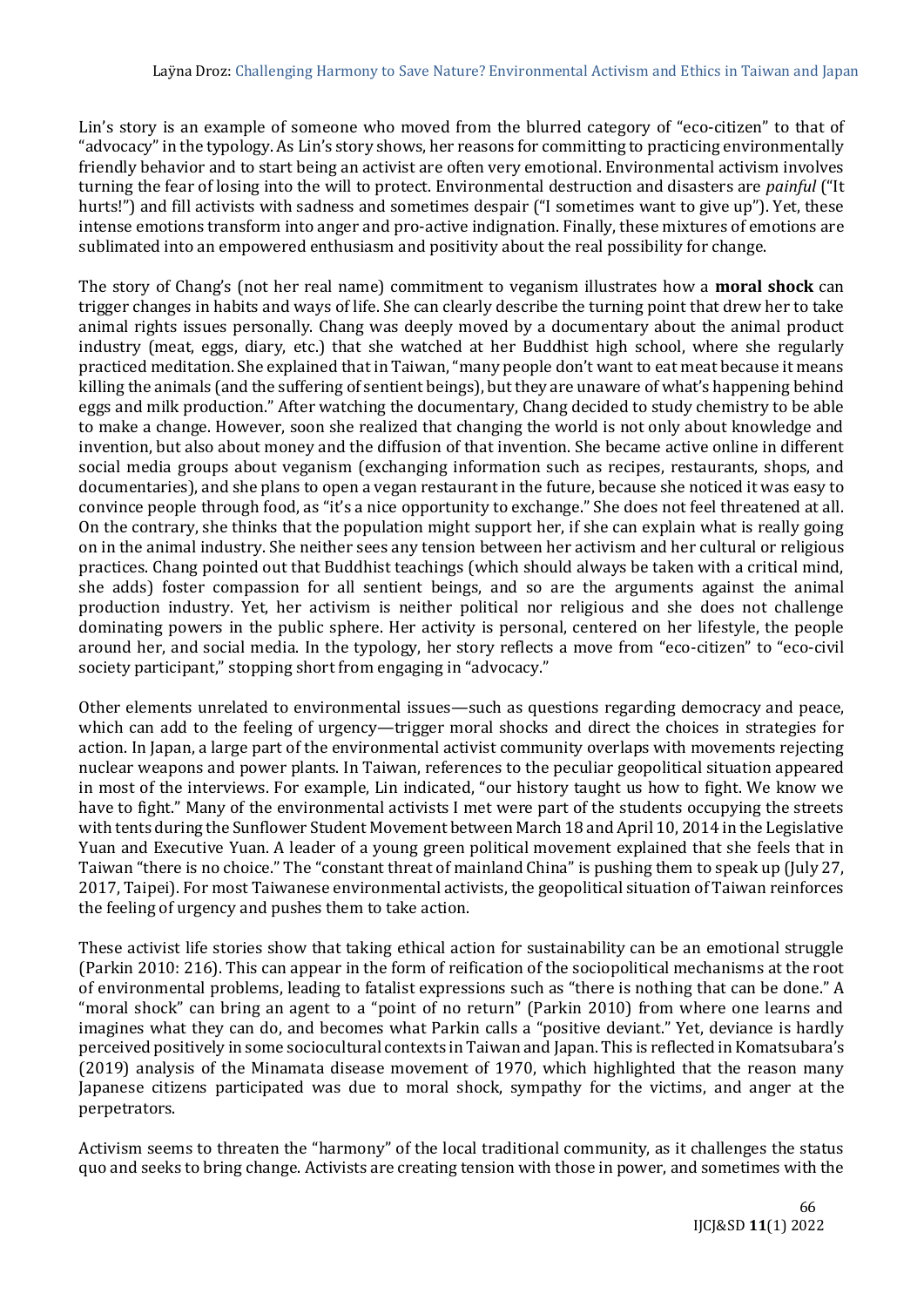so-called traditional values, but they are not disconnected from their sociocultural context and values. They often describe being in harmony with "something higher," which may be nature, the Earth, or their (re)interpretation of cultural values such as to transmit the heritage they received from their ancestors to their grandchildren, as beautiful as it was. They develop ethical justifications for their activities inspired by the sociocultural context in which they live. For example, when asked why and what he wanted most to leave for the future, a Taiwanese interviewee replied, "a beautiful Earth, because every life deserves the opportunity to share it."

Concern for posterity also appeared in Lin's quotation above. It recurs in the narratives of the environmental activists interviewed, and in their discourses to the public. In Japan, in demonstrations such as the Earth Parade or marches against the restart of nuclear power plants, a commonly chanted slogan is "for the future of our children" as well as "protect climate, protect the environment, let us walk together." Another common discourse pattern that emerged in environmental activists' interviews and speeches is identifying with and fighting for a **higher good**, such as the beautiful prospect of living in harmony with nature. One narrative about the former golden age when humans were supposed to live in harmony with nature is often found in Taiwan and Japan, as shown by the successful "revival" of the concept of *satoyama* in Japan (Kagawa-Fox 2014; Takeuchi 2010). For example, it is difficult to express "wilderness" in Japanese, because there is no such thing as nature without humans. The idea of pristine nature as distinct from and uncontrollable by human beings is not commonplace in Japanese culture. Hayashi (2002: 35) writes that in traditional Shinto beliefs, "nature was a mysterious and powerful place, and people developed effective methods for living in harmony with it." Such storytelling is very popular among Japanese environmental activists.

# *From Confrontation to Commonness: "Community of Activism"*

In addition to the sense of purpose gained by committing to an environmental cause that matters to them personally, the environmental activists interviewed also tend to develop a sense of belonging to a "community of activism." Online networking is a key resource used by activists to build a supportive community, learn from each other, collaborate, and connect with other like-minded people all over the world. Social media increase the importance of personal motivations and goals, because "the aggregate technological environment facilitates individuation" (Bimber, Flanagin and Stohl 2012: 184). Social media are nowadays an unavoidable tool for reaching the goals of activism, including civil society building, raising awareness, and putting pressure on companies.

All the environmental activists interviewed use social media to some degree, in three main ways—to exchange information, to get to know other like-minded people, and as channels to spread the message for which they are fighting. These echo the distinction made in Bimber, Flanagin and Stohl (2012: 29) between the three main contributors to involvement in an organization: there are instrumental, social, and the desire to be represented. These can also apply to membership in groups on social networking services, such as Chang's activities in veganism groups on Facebook. The first reason to get involved is instrumental, as members receive a direct return through information such as vegan restaurants and recipes. The second is social and refers to interaction with other people sharing similar concerns and values. Third is the wish to be represented by the group about crucial issues, like Chang's will to make her voice and indignation about the conditions of production of animal products heard.

Online activism, the third dimension, is usually wide and shallow because of the structure of social media. Activists use it to raise awareness and share information to the wider public about environmental issues. Social networking services are also used to put pressure on governments and companies through shaming strategies and online petitions (such as Greenpeace and Change.org online campaigns). Some nongovernmental organizations provide "activist toolkits" to be used in various personalized ways online, from sharing a post to adding a "pin" on one's profile picture showing their affiliation and support to a movement.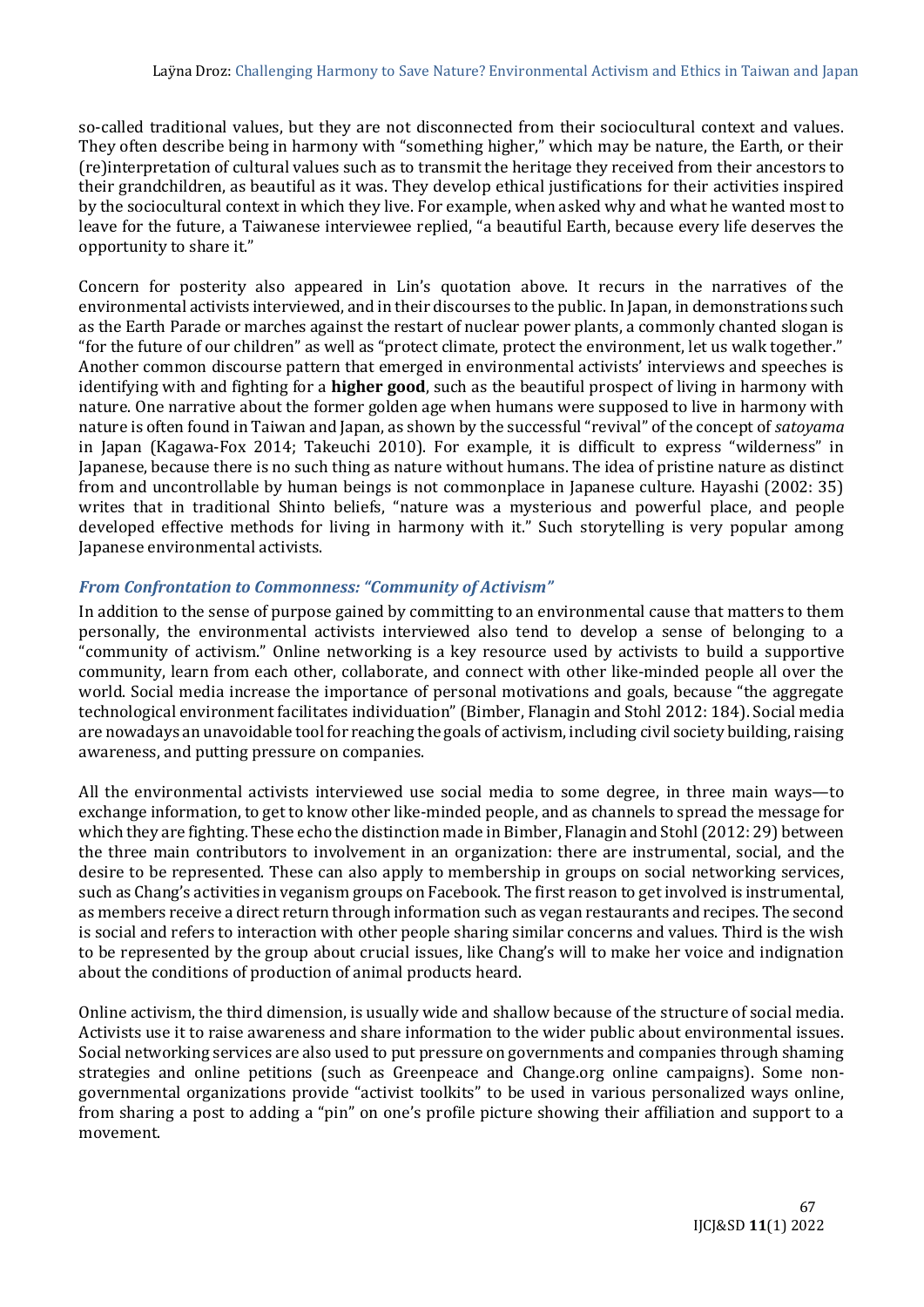Ever-changing social media algorithms encourage users to engage "through the lens of subjective personal experience" and exchange information about their own passionate, personal and situated opinions, rather than "the objective, impersonal 'big' of public life that takes more time to digest and articulate, requires deliberation and is more difficult to commodify" (Marichal 2012: 63). Rational "common good" debate is not encouraged by the very structure of social networks. This has two paradoxical consequences. The first is the creation of a high diversity of cacophonous voices. Among them are those of environmental activists. Second, gradually, users tend to become isolated in groups of like-minded people and lose access to this messy diversity, as they "block" access to people with strongly conflicting opinions.

Social media also encourages the creation and flourishing of global networks of people sharing interest about general issues (Bennett 2003). They make possible the creation of a "community of activism" spanning large geographical distances, and sometimes also across time (as posts and groups are not erased even after long periods of inactivity). These networks are developed around multiple emergent and transient hubs often without any apparent hierarchy or leader. There are only a few formal transnational environmental activists' networks in East Asia.<sup>2</sup> One of them is the Asia Pacific Greens Federation, founded in 2005 in Kyoto. It works as an umbrella organization and its members include the Japanese and the Taiwanese Green Parties. The activists I met tend not to be aware of such networks, or even not to have information about the activities of other activists in neighboring countries. However, some interviewees who had the chance to meet neighboring countries' activists had built strong and friendly long-term ties. Yet, social media seems to be relatively inefficient at changing one's personal opinions or at engaging key players in a discussion toward concrete changes. Moreover, large-scale and global environmentalism can experience backlash (Franko and Goyes 2019: 211). Indeed, social media tends to crystallize a social identity and comfort individuals in their choices instead of stimulating them to engage in self-examination and rational debates from an—unavoidably artificial—objective position. Convincing other people about the importance of changing some behaviors or policies usually takes one-on-one conversations, according to most of the activists interviewed. The deeper reasons pushing activists to act are not rationally balanced principles, but emotionally charged ideals. Often, activists are aware of some apparent contradictions in their worldviews.

A long-term figure of anti-nuclear activism in Japan, Green Action Japan leader Aileen Mioko Smith, told me about her two "internalized contradictory mottos." On the one hand, she recognizes that (the restarting of) nuclear power plants "can only be stopped together with everybody". But on the other hand, she is determined that "even alone, I will do it!" (November 29, 2017, Kyoto). Throughout her career in the antinuclear advocacy movement in Japan, she is often confronted to the strict hierarchy of the administration that functions as "doors to prevent us from going higher in the hierarchy." Facing unshakeable obstacles to make change, she is constantly questioning her methods to figure out "how to stop this thing from happening" (referring to the prospect of another nuclear disaster such as the Fukushima Daiichi Nuclear Disaster in 2011). Like many other activists, she concluded that the best way to change things was to change people themselves, one person at a time. Instead of confronting people with scary global long-term prospects and pointing out their dark role and their duties to act, it is more fruitful to "find in each person what makes them happier and find a match" with one's own values and reasons for activism. Aileen described the long, smooth process of bringing one to choosing the principle that "empowers you, nourishes you," and then becomes a core value.

The reasons why some individuals become environmental activists, and the observations made by activists like Aileen, show that environmental decision-making occurs at a very personal and deep level and goes to the core of one's identity and guiding values. Thus, to influence decision-making in a long-lasting way, environmental activists need to find common ground with whom they are speaking and touch them emotionally with their own life stories. These one-on-one exchanges can shatter not only the person who might be having a life-changing conversation, but also the activists themselves, as the issues for which they are fighting are at the core of their identity.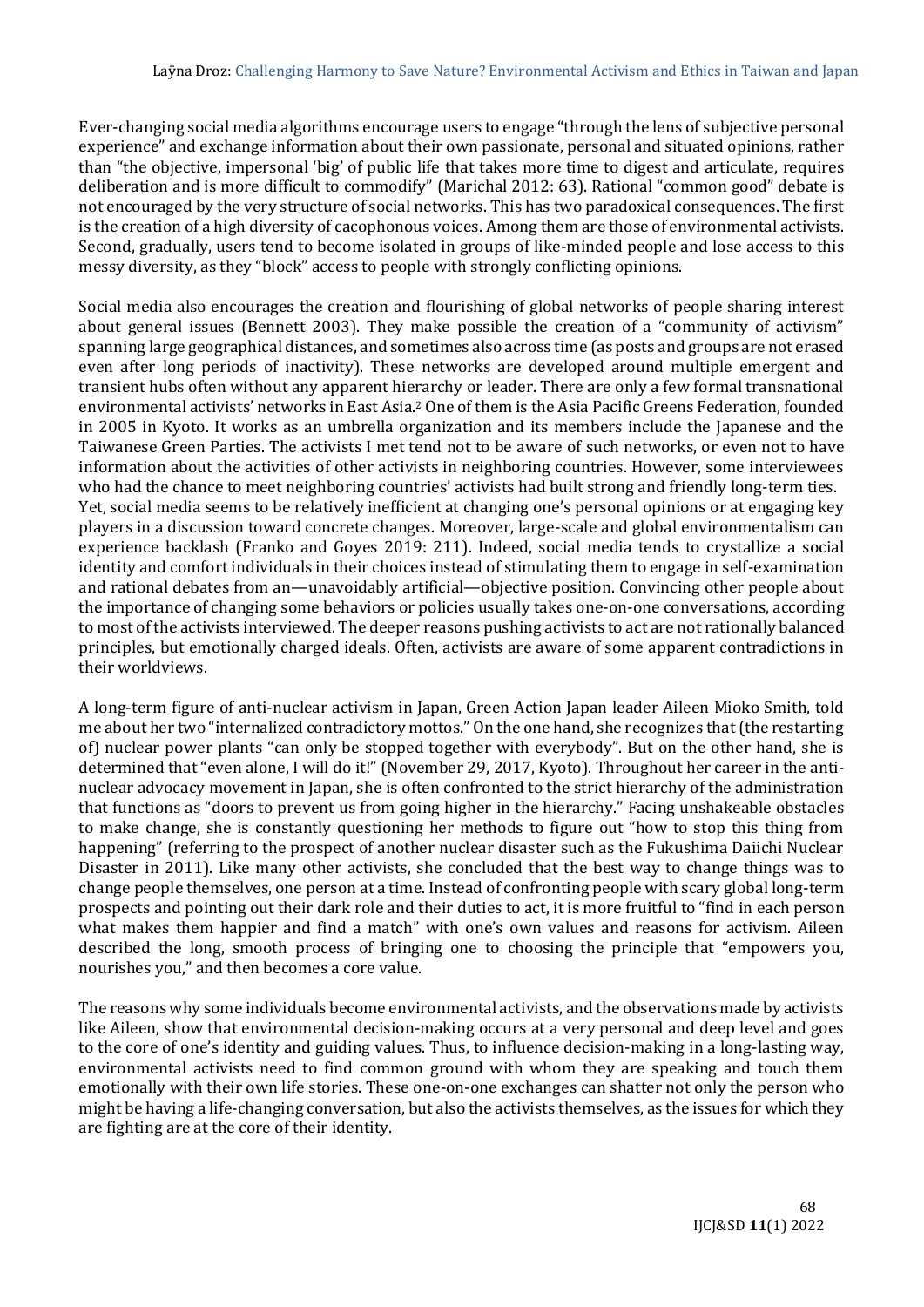## **Conclusion**

Do environmental activists in Taiwan and Japan challenge harmony to save nature? On the one hand, yes, environmental activists seem to be disturbing, at risk to themselves, the sociocultural context of "harmony" Conversely, this sociocultural context represents perhaps one of the main hindrances to activism in Taiwan and Japan. On the other hand, environmental activists primarily change their own behaviors and ways of life, and could be said to reach greater harmony with the world and nature through activism. This bivalence reflects the tension between globally relevant environmental activism and localized cultural traditions. Despite the partially overlapping narrative of global sustainability, what counts as moral protest and environmental activism take different shapes depending on the localized cultural traditions. That is why I adopted a wide-encompassing understanding of environmental activism in this article and illustrated it with a tentative typology of positions regarding sustainability, as well as with stories of environmental activists' journey to moral protest.

Lessons can be learned from the strategies developed by environmental activists in Taiwan and Japan in the face of a sociocultural context characterized by a tacit rejection of confrontation and open protests. For example, bringing the environmental debate to a personal level through one-on-one conversations and the personalizing lenses of online social networks may be a more inclusive move than elevating it to abstract philosophical realms. This might also bring to light what is common to all of us and support the ongoing building of a transnational public sphere based on personal interactions and relationships. More than political ideals, what binds us together globally are the intimate desires and everyday life concerns that make us human.

The global environmental crisis highlights the vulnerability and fragility of each of us to changes in our environment. We inevitably need to adapt ourselves, our cultures, and societies to environmental changes. Environmental activists challenge harmony in their community to seek to live in greater harmony with nature. Like any of us, they are not fully coherent in their reasoning and actions. Nevertheless, in Martha Nussbaum's (1996: para. 1) words, we must not "indulge in moral narcissism when we flagellate ourselves for our own errors" while others are and will suffer from the consequences of our non-action. By voicing their concerns about environmental issues in a variety of personal ways, environmental activists are contributing to the building of heterogeneous, sustainable societies. They might also remind decisionmakers that while they are debating the incoherence of some principles or facing conflicts of interest to pass certain laws and programs, environmental problems continue to unfold in many unexpected manners and threaten our cultures and existence.

#### **References**

<sup>1</sup> A historical analysis of social movements, resistance, and environmental activism in Taiwan and Japan is beyond the scope of this paper, but it is important to highlight that there are also stories of successful resistance bringing positive results for the community. For example, in the history of Japan, during the Edo period (1603–1868), peasants repeatedly revolted and engaged in resistance activities.

<sup>2</sup> In the history of the environmental movement in Japan, lectures on environmental activities all over Japan were held and networked in the "Jishu-Koza," a citizens' activity launched in Tokyo in the 1970s. They also published a booklet in English, "Polluted Japan," in solidarity with environmental organisations in Asia such as Korea, Thailand, and the Philippines.

Bennett W (2003) Communicating global activism. *Information, Communication & Society* 6(2): 143–168. <https://doi.org/10.1080/1369118032000093860a>

Bimber B, Flanagin AJ and Stohl C (2012) *Collective action in organizations: Interaction and engagement in an era of technological change*. Illustrated edition. New York: Cambridge University Press.

Brisman A (2010) The indiscriminate criminalisation of environmentally beneficial activities. In White R (ed) *Global environmental harm: Criminological perspectives*: 161–192. London: Willan.